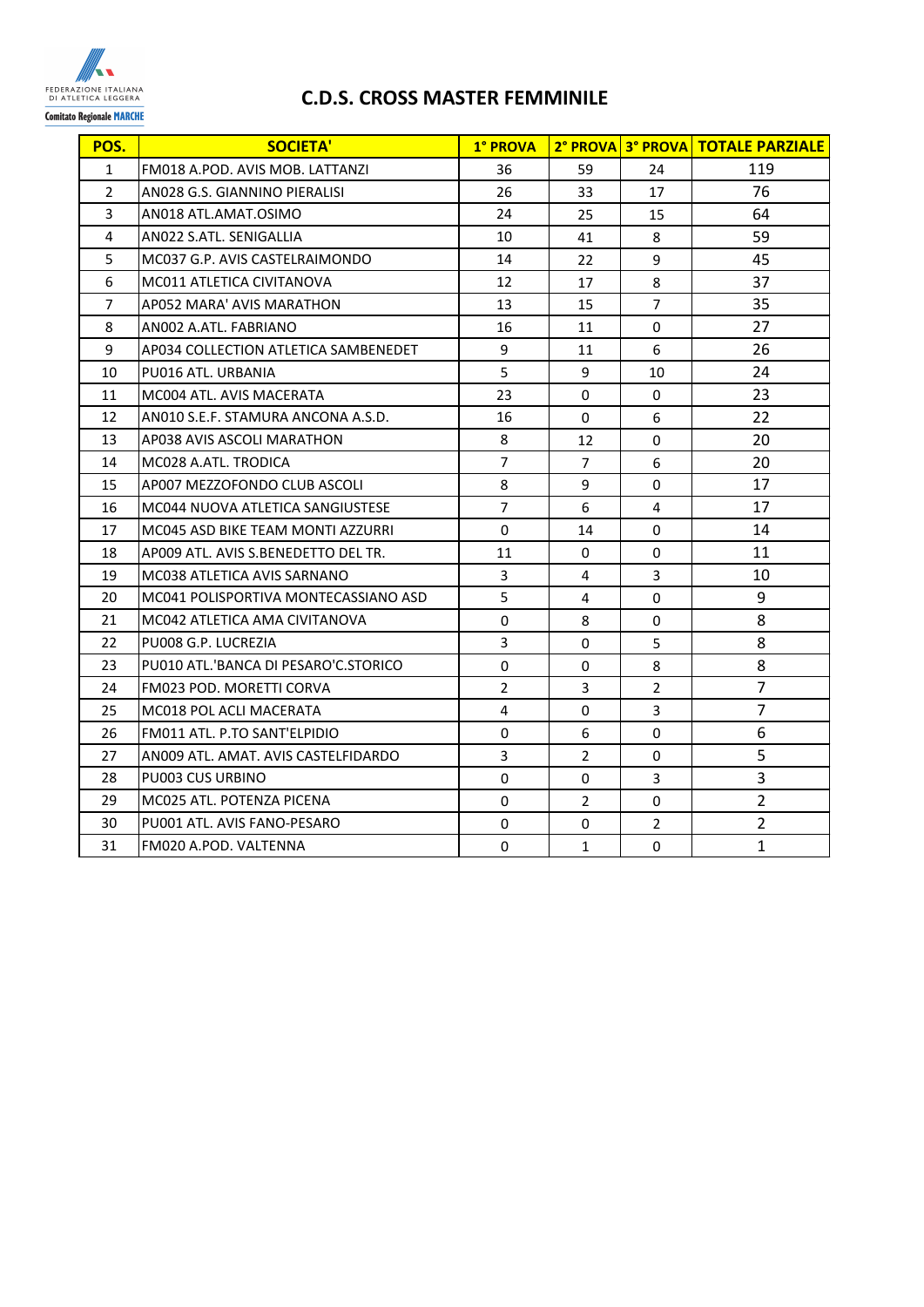

## **C.D.S. CROSS MASTER MASCHILE**

| POS.           | <b>SOCIETA'</b>                      | 1 <sup>°</sup> | 2 <sup>°</sup> | 3 <sup>°</sup> | <b>TOTALE</b>   |
|----------------|--------------------------------------|----------------|----------------|----------------|-----------------|
|                |                                      | <b>PROVA</b>   | <b>PROVA</b>   | <b>PROVA</b>   | <b>PARZIALE</b> |
| $\mathbf{1}$   | AN022 S.ATL. SENIGALLIA              | 480            | 714            | 384            | 1578            |
| $\overline{2}$ | MC025 ATL. POTENZA PICENA            | 455            | 637            | 277            | 1369            |
| 3              | FM018 A.POD. AVIS MOB. LATTANZI      | 400            | 499            | 286            | 1185            |
| 4              | FM020 A.POD. VALTENNA                | 225            | 520            | 150            | 895             |
| 5              | AN018 ATL.AMAT.OSIMO                 | 327            | 277            | 106            | 710             |
| 6              | AN010 S.E.F. STAMURA ANCONA A.S.D.   | 366            | 283            | 51             | 700             |
| $\overline{7}$ | AP052 MARA' AVIS MARATHON            | 224            | 341            | 126            | 691             |
| 8              | MC037 G.P. AVIS CASTELRAIMONDO       | 244            | 310            | 131            | 685             |
| 9              | MC011 ATLETICA CIVITANOVA            | 211            | 256            | 49             | 516             |
| 10             | ANO02 A.ATL. FABRIANO                | 211            | 134            | 155            | 500             |
| 11             | AN028 G.S. GIANNINO PIERALISI        | 158            | 209            | 130            | 497             |
| 12             | AP038 AVIS ASCOLI MARATHON           | 171            | 147            | 100            | 418             |
| 13             | AP033 NUOVA POD. CENTOBUCHI          | 132            | 207            | 36             | 375             |
| 14             | AP009 ATL. AVIS S.BENEDETTO DEL TR.  | 186            | 64             | 98             | 348             |
| 15             | PU016 ATL. URBANIA                   | 87             | 98             | 136            | 321             |
| 16             | PU008 G.P. LUCREZIA                  | 128            | 70             | 97             | 295             |
| 17             | FM054 ASD PODISTICA MONTEGRANARO     | 135            | 137            | 0              | 272             |
| 18             | AP019 A.S. COMODO SPORT              | 69             | 152            | 0              | 221             |
| 19             | ANO09 ATL. AMAT. AVIS CASTELFIDARDO  | 114            | 98             | $\Omega$       | 212             |
| 20             | PU006 POL. MONTECCHIO 2000           | 72             | 84             | 36             | 192             |
| 21             | AP007 MEZZOFONDO CLUB ASCOLI         | 174            | $\overline{2}$ | $\mathbf 0$    | 176             |
| 22             | PU010 ATL.'BANCA DI PESARO'C.STORICO | 44             | 94             | 0              | 138             |
| 23             | AP005 ASA ASCOLI PICENO              | 36             | 76             | 21             | 133             |
| 24             | AP051 S.P. OFFIDA A.S.D.             | 29             | 73             | 31             | 133             |
| 25             | AP034 COLLECTION ATLETICA SAMBENEDET | 48             | 56             | 22             | 126             |
| 26             | FM023 POD. MORETTI CORVA             | 39             | 75             | $\mathbf 0$    | 114             |
| 27             | MC028 A.ATL. TRODICA                 | 35             | 46             | 32             | 113             |
| 28             | PU021 COLLEMAR-ATHON CLUB            | 50             | 55             | 0              | 105             |
| 29             | FM011 ATL PORTO SANT'ELPIDIO         | 12             | 90             | 0              | 102             |
| 30             | MC045 ASD BIKE TEAM MONTI AZZURRI    | 0              | 49             | 32.            | 81              |
| 31             | FM008 ATL. ELPIDIENSE AVIS AIDO      | 20             | 51             | $\mathbf 0$    | 71              |
| 32             | MC038 ATLETICA AVIS SARNANO          | 25             | 27             | 14             | 66              |
| 33             | MC001 C.U.S. CAMERINO A.S.D.         | 0              | 63             | 0              | 63              |
| 34             | MC041 POLISPORTIVA MONTECASSIANO ASD | 29             | 23             | $\mathbf 0$    | 52              |
| 35             | AN017 NUOVA PODISTICA LORETO         | 19             | 32             | 0              | 51              |
| 36             | AN015 SPORT D.L.F. ANCONA            | 49             | $\Omega$       | 0              | 49              |
| 37             | MC042 A.S.D. ATLETICA AMA CIVITANOVA | 0              | 46             | 0              | 46              |
| 38             | AP040 G.P. AVIS SPINETOLI PAGLIARE   | 20             | $\mathbf 0$    | 26             | 46              |
| 39             | MC035 ATLETICA CINGOLI               | 0              | 42             | 0              | 42              |
| 40             | MC007 ATLETICA RECANATI              | 0              | 42             | 0              | 42              |
| 41             | AP019 A.S.D. COMODO SPORT            | 0              | $\mathbf 0$    | 42             | 42              |
| 42             | PU021 COLLEMAR-ATHON CLUB            | 0              | 0              | 35             | 35              |
| 43             | MC008 SEF MACERATA                   | 0              | 33             | 0              | 33              |
| 44             | FM054 ASD PODISTICA MONTEGRANARO     | 0              | 0              | 31             | 31              |
| 45             | PU007 G.P.D. FANO CORRE TONELLI      | 0              | 30             | 0              | 30              |